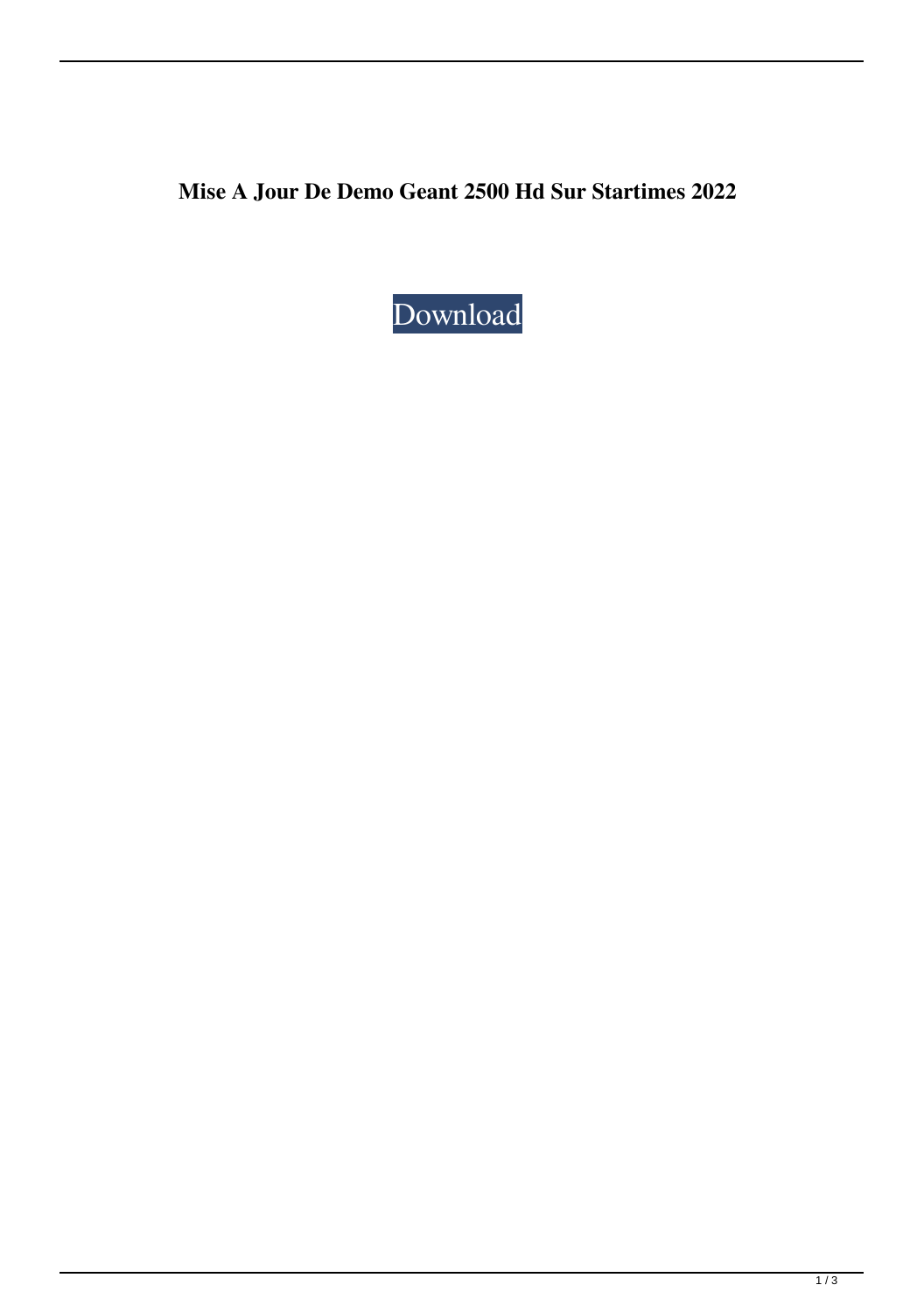sept.04-septembre 2017 - Next generation processor - Native HD content - Wearable OS for a more connected living room - Support for Android 8.0 Oreo - Support for Google Lens - AmigoStudio Experience: Enjoy first-class viewing, presentation and multimedia content via the 4.0 inch multitouch LCD display - Onscreen Quick Guide: Learn how to operate the AmigoStudio app with the multi-lingual Onscreen Quick Guide - TwinSnap Experience: The twin-camera capabilities of the dual rear-facing 12.2 megapixel still image cameras and the 5 megapixel front-facing camera enables more creative perspectives and opportunities for storytelling - Enjoy more freedom with any music you like and any device you bring along with the AmigoStudio Experience - Beauty enhancements with the Face Retouch technology - Live streaming capabilities - Integrated Google Lens and Google Play Music - Easy content navigation with the Gesture Zone - Link to Youtube via Web Browser - Creative and immersive sound with Dolby Atmos® - Exhilarating picture quality with Auto HDR - Automatic video stabilization - Unlimited storage - Universal design - Pre-loaded connectivity apps - One click to play and pause content - Recording app with more than 400 different scenes - 4K H.264 video recording at 30fps - 4K H.264 recording at 60fps - On Screen Display has been upgraded with a new and improved interface - App and content compatibility - Full hardware support - Optical zoom up to 40x - Automatic panoramic shots up to 80 degrees - Shoot with four consecutive lenses (telephoto, wide, macro and super wide) - Shoot with variable aperture and flash - Shoot with HDR mode - Shoot with night mode - Native photo management with best picture, best video, best smile and best auto - Instant sharing to social media or email - Playback with voice search - Enjoy music with Dolby Atmos® - Enjoy the breathtaking power of your connected TV with Google Cast and Chromecast - Enjoy YouTube, Netflix and more - Enjoy Amazon Prime Video - All content is free for you to enjoy Disclaimer While I'm not a lawyer